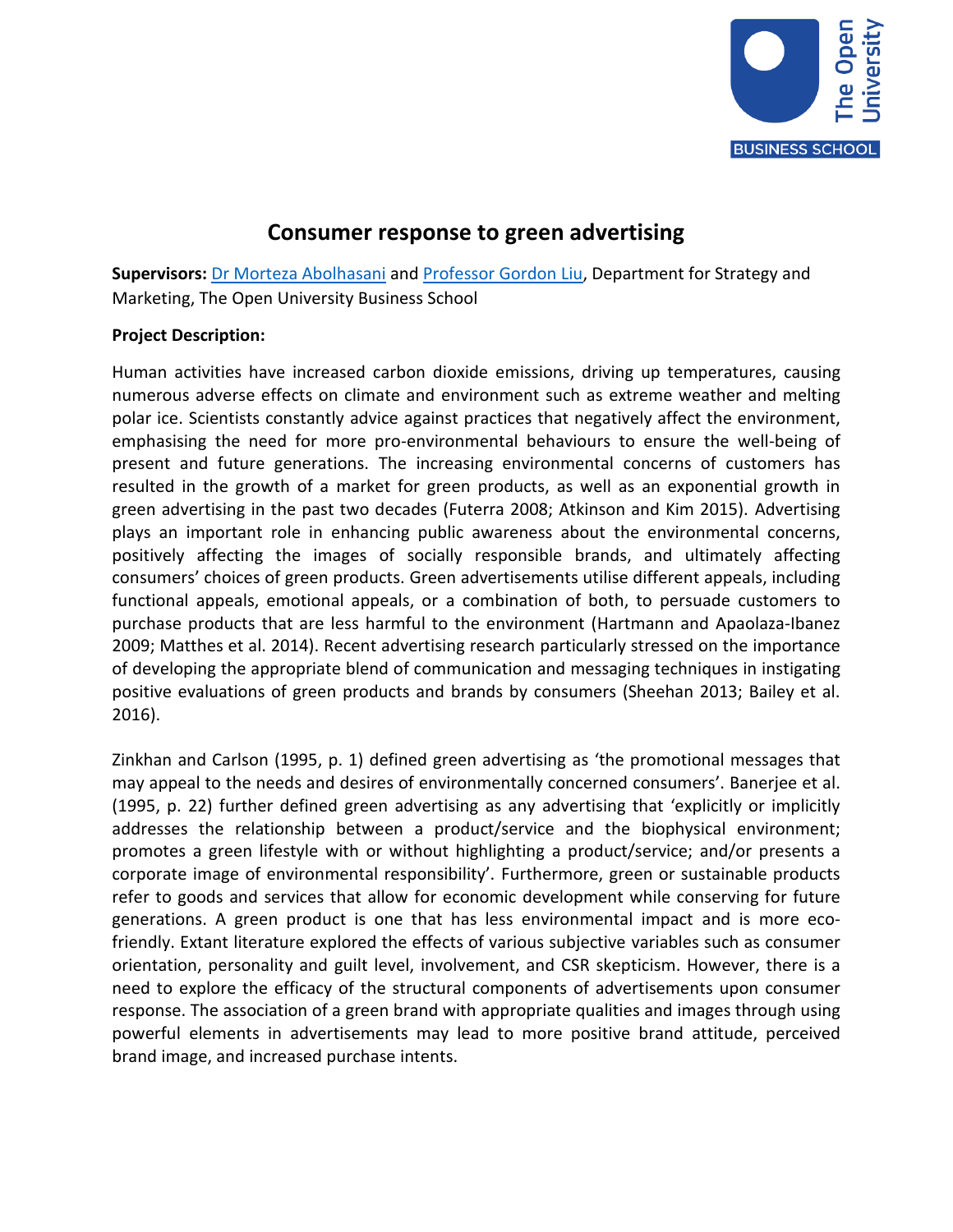Although the use of green claims in advertising represents billions of dollars a year in spending, the efficacy of green appeals and the effectiveness of the ad elements in reinforcing these appeals as a communication strategy remains uncertain. Various scholars investigated the effects of different appeals in advertising on customer attitudes and behaviours. However, a recurrent theme in green advertising research has been what advertising appeal enhances the effectiveness of the ad. For example, Brown (2009) points out that emotional responses generated by advertisements help in transferring customer emotions to the brand and create brand awareness and perception, as well as generating engagement and memorability. Emotional appeals may influence customers' reactions to ads, intensify their attention, and affect their brand attitudes (Mattila, 1999). However, the existing literature still lacks a consistent view of the roles of various positive and negative appeals in change and formation of customer attitude and persuasion.

In this programme of research, student may focus on exploring how any of the structural components such as textual information, colour, music, visuals, and spokesperson can make advertisements more appealing to target audience on a deeper, psychological level in the context of social marketing. Indeed, except for a few studies (Schuhwerk and Lefkoff-Haguis, 1995; Manrai et al., 1997; Chan, 2000; Tucker et al., 2012), minimal attention has been given to investigating how the design of the green claim itself influences the processing of the advertising message and its effectiveness.

Therefore, we welcome applications for PhD research in the area of green advertising and we are interested in hearing from potential PhD students who have an interest in social marketing. The research may follow a mixed methods approach, involving the collection of quantitative and qualitative data. This will address the methodological gap, i.e. the almost exclusively positivist approach adopted by the existing research.

## **About the supervisors:**

Dr Morteza Abolhasani's research interests include consumer behavior, consumer psychology and sensory marketing. These areas of research are directly relevant to the focus of the current project and lies at the intersection of exploring the effects of various structural characteristics of green advertisements on customers' cognitive, affective, and behavioural responses.

Professor Gordon Liu (one of) research interest is on the combination of corporate social responsibility and marketing strategy, with a particular focus on how a firm should incorporate and communicate environmental sustainability in ways that will enhance the firm's reputation. Green advertising/marketing (strategy) is central to this line of work.

## **References:**

- Atkinson, L., & Kim, Y. (2015). "I drink it anyway and I know I shouldn't": Understanding green consumers' positive evaluations of norm-violating non-green products and misleading green advertising. Environmental Communication, 9(1), 37–57.
- Bailey, A. A., Mishra, A., & Tiamiyu, M. F. (2016). Green advertising receptivity: An initial scale development process. Journal of Marketing Communications, 22(3), 327-345.